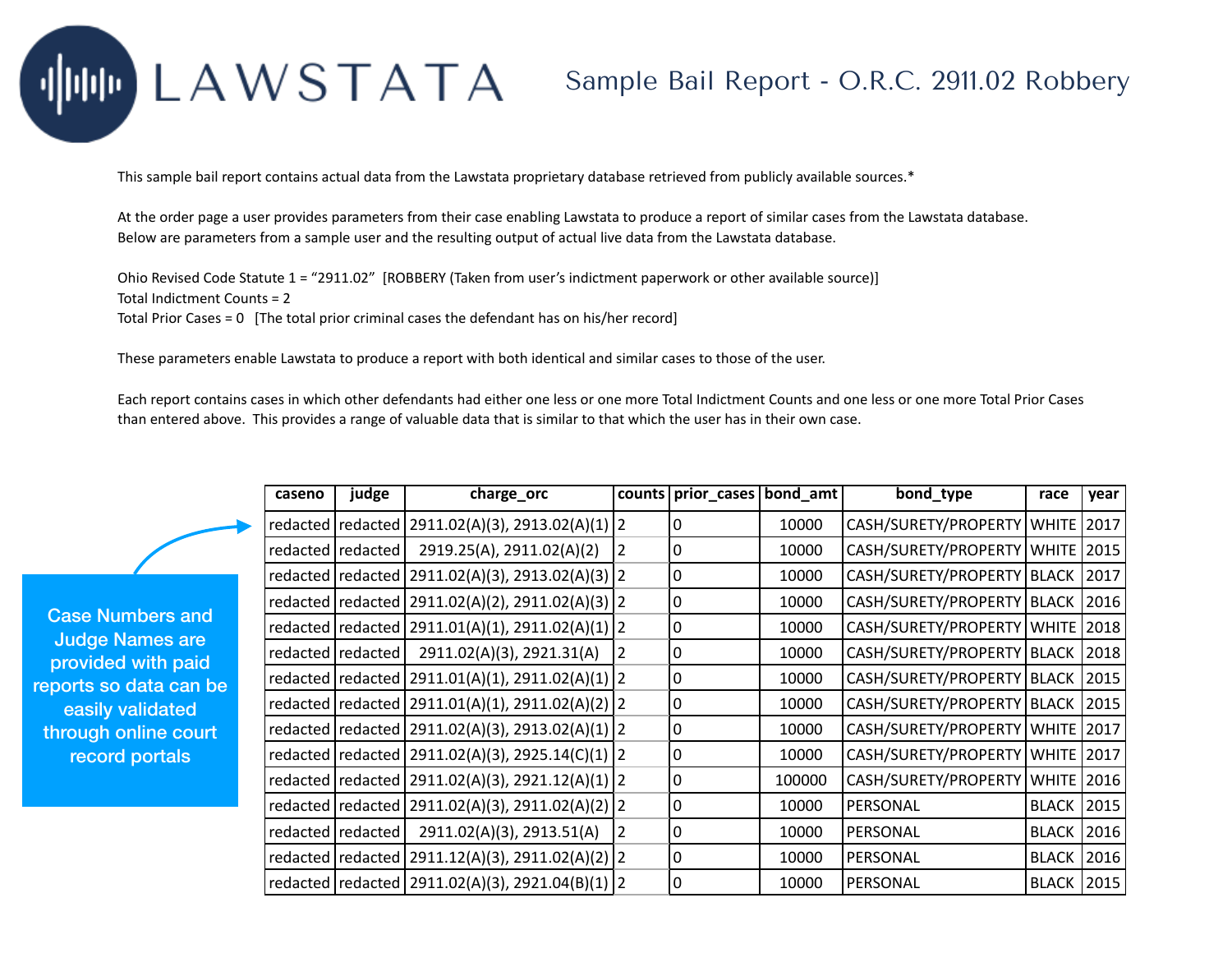| caseno | judge               | charge_orc                                                            | counts         | prior_cases bond_amt |        | bond type       | race          | year |
|--------|---------------------|-----------------------------------------------------------------------|----------------|----------------------|--------|-----------------|---------------|------|
|        |                     | redacted   redacted   2911.01(A)(1), 2911.02(A)(3), 2913.02(A)(1)   3 |                | 0                    | 1000   | PERSONAL        | <b>BLACK</b>  | 2018 |
|        |                     | redacted   redacted   2911.02(A)(2), 2911.02(A)(3), 2905.01(A)(2)   3 |                | $\mathbf 0$          | 1000   | PERSONAL        | <b>BLACK</b>  | 2015 |
|        |                     |                                                                       |                |                      |        | CASH/SURETY/    |               |      |
|        |                     | redacted  redacted   2911.02(A)(2), 2911.02(A)(3), 2913.02(A)(1)   3  |                | 0                    | 10000  | <b>PROPERTY</b> | <b>WHITE</b>  | 2015 |
|        |                     |                                                                       |                |                      |        | CASH/SURETY/    |               |      |
|        |                     | redacted redacted 2911.01(A)(1), 2911.02(A)(2), 2905.01(A)(2) 3       |                | 0                    | 10000  | <b>PROPERTY</b> | <b>BLACK</b>  | 2017 |
|        |                     |                                                                       |                |                      |        | CASH/SURETY/    |               |      |
|        |                     | redacted   redacted   2911.01(A)(1), 2911.02(A)(2), 2905.01(A)(2) 3   |                | 0                    | 10000  | <b>PROPERTY</b> | <b>BLACK</b>  | 2017 |
|        |                     |                                                                       |                |                      |        | CASH/SURETY/    |               |      |
|        | redacted redacted   | 2911.02(A)(1), 2923.12(A)(2), 2913.51(A)                              | 3              | 0                    | 10000  | <b>PROPERTY</b> | <b>BLACK</b>  | 2016 |
|        |                     | redacted   redacted   2911.02(A)(3), 2907.05(A)(1), 2905.02(A)(2)   3 |                | $\mathbf 0$          | 10000  | PERSONAL        | <b>OTHER</b>  | 2018 |
|        |                     |                                                                       |                |                      |        | CASH/SURETY/    |               |      |
|        | redacted redacted   | 2911.02(A)(3), 2903.21(A), 2909.06(A)(1)                              | $\overline{3}$ | 0                    | 10000  | <b>PROPERTY</b> | HISPANIC 2015 |      |
|        |                     |                                                                       |                |                      |        | CASH/SURETY/    |               |      |
|        |                     | redacted   redacted   2911.01(A)(1), 2911.02(A)(2), 2905.01(A)(2)   3 |                | 0                    | 10000  | <b>PROPERTY</b> | <b>WHITE</b>  | 2016 |
|        |                     |                                                                       |                |                      |        | CASH/SURETY/    |               |      |
|        |                     | redacted   redacted   2911.02(A)(2), 2903.12(A)(1), 2905.01(A)(2)   3 |                | 0                    | 10000  | <b>PROPERTY</b> | <b>BLACK</b>  | 2015 |
|        |                     |                                                                       |                |                      |        | CASH/SURETY/    |               |      |
|        | redacted   redacted | 2911.02(A)(2), 2903.13(A), 2913.02(A)(1)                              | 3              | 0                    | 10000  | <b>PROPERTY</b> | <b>BLACK</b>  | 2015 |
|        |                     |                                                                       |                |                      |        | CASH/SURETY/    |               |      |
|        |                     | redacted   redacted   2911.02(A)(2), 2911.02(A)(3), 2913.02(A)(1) 3   |                | 0                    | 100000 | <b>PROPERTY</b> | <b>BLACK</b>  | 2016 |
|        |                     |                                                                       |                |                      |        | CASH/SURETY/    |               |      |
|        |                     | redacted   redacted   2911.02(A)(1), 2913.02(A)(1), 2905.01(A)(2)   3 |                | 0                    | 100000 | <b>PROPERTY</b> | <b>BLACK</b>  | 2018 |
|        |                     |                                                                       |                |                      |        | CASH/SURETY/    |               |      |
|        |                     | redacted   redacted   2911.01(A)(1), 2911.02(A)(3), 2905.01(A)(2)   3 |                | 0                    | 100000 | <b>PROPERTY</b> | <b>BLACK</b>  | 2016 |
|        |                     |                                                                       |                |                      |        | CASH/SURETY/    |               |      |
|        |                     | redacted redacted 2911.01(A)(1), 2911.02(A)(2), 2905.01(A)(2) 3       |                | 0                    | 100000 | <b>PROPERTY</b> | <b>BLACK</b>  | 2017 |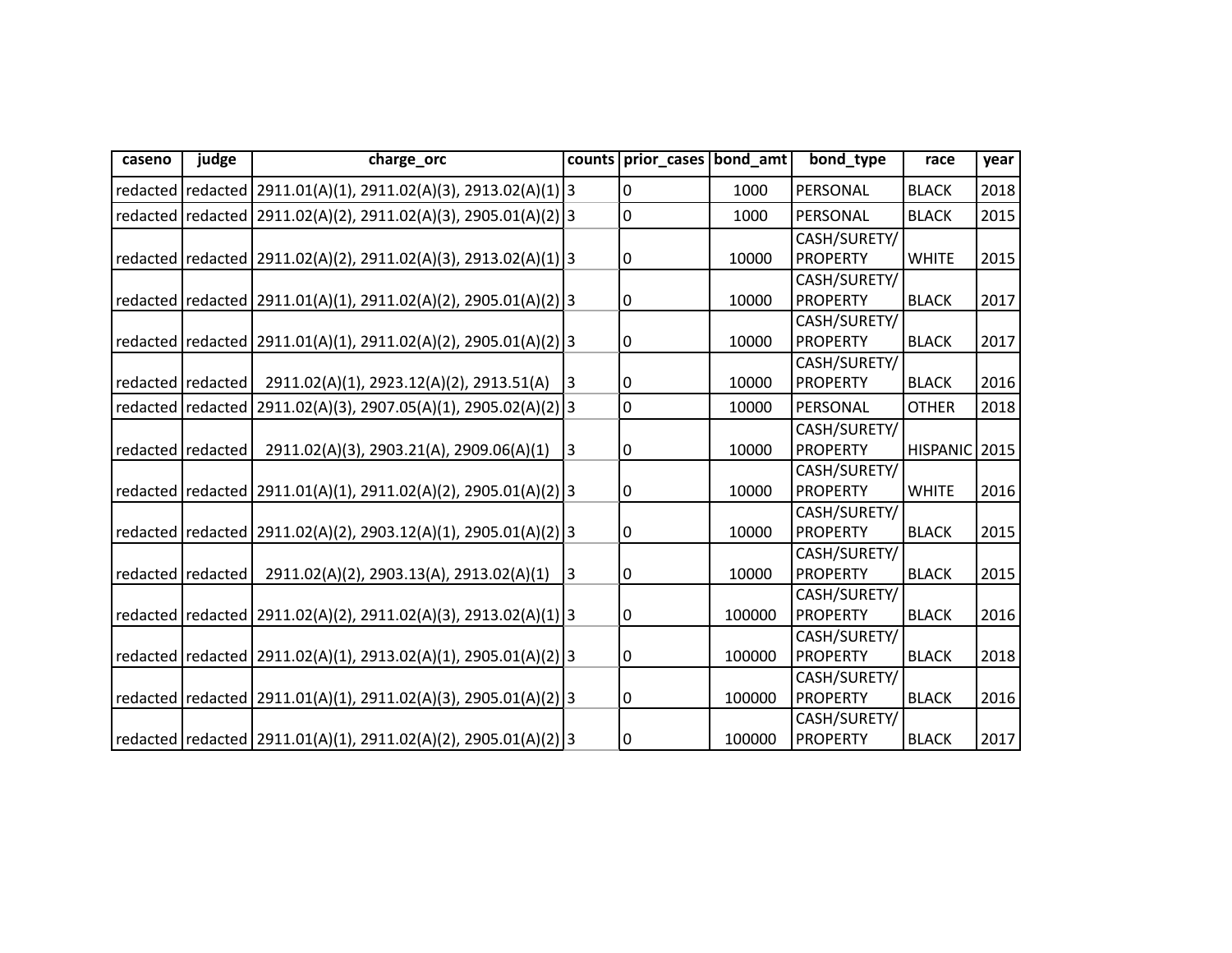| caseno | judge               | charge_orc                                                                             | counts | prior_cases bond_amt |        | bond type       | race                | year |
|--------|---------------------|----------------------------------------------------------------------------------------|--------|----------------------|--------|-----------------|---------------------|------|
|        |                     |                                                                                        |        |                      |        | CASH/SURETY/    |                     |      |
|        | redacted redacted   | 2911.13(A), 2911.02(A)(3), 2905.01(A)(2), 2903.21(A)                                   | 4      | 0                    | 10000  | <b>PROPERTY</b> | <b>BLACK   2016</b> |      |
|        |                     |                                                                                        |        |                      |        | CASH/SURETY/    |                     |      |
|        | redacted   redacted | 2911.02(A)(2), 2911.02(A)(3), 2903.13(A), 2903.13(A)                                   | 4      | 0                    | 10000  | <b>PROPERTY</b> | <b>BLACK   2015</b> |      |
|        |                     |                                                                                        |        |                      |        | CASH/SURETY/    |                     |      |
|        | redacted   redacted | 2911.02, 2903.11(A)(2), 2903.11(A)(1), 2923.24(A)                                      | 4      | 0                    | 10000  | <b>PROPERTY</b> | <b>WHITE</b> 2017   |      |
|        |                     |                                                                                        |        |                      |        | CASH/SURETY/    |                     |      |
|        | redacted redacted   | 2911.01(A)(1), 2911.02(A)(2), 2903.11(A)(1), 2919.25(A)                                | 4      | 0                    | 10000  | <b>PROPERTY</b> | <b>BLACK</b>        | 2015 |
|        |                     |                                                                                        |        |                      |        | CASH/SURETY/    |                     |      |
|        | redacted redacted   | 2911.02(A)(2), 2911.02(A)(3), 2917.11(A)(1), 2919.25(A)                                | 4      | 0                    | 10000  | <b>PROPERTY</b> |                     | 2019 |
|        |                     |                                                                                        |        |                      |        | CASH/SURETY/    |                     |      |
|        | redacted redacted   | 2911.02(A)(2), 2911.02(A)(3), 2913.02(A)(1), 2919.25(A)                                | 4      | 0                    | 10000  | <b>PROPERTY</b> | <b>WHITE</b> 2017   |      |
|        |                     |                                                                                        |        |                      |        | CASH/SURETY/    |                     |      |
|        | redacted redacted   | 2911.211, 2911.02(A)(2), 2919.25(A), 2913.02(A)(1)                                     | 4      | 0                    | 10000  | <b>PROPERTY</b> | <b>BLACK   2019</b> |      |
|        |                     |                                                                                        |        |                      |        | CASH/SURETY/    |                     |      |
|        | redacted redacted   | 2911.01(A)(3), 2911.02(A)(2), 2903.13(A), 2913.02(A)(1)                                | 4      | 0                    | 10000  | <b>PROPERTY</b> | <b>BLACK   2018</b> |      |
|        |                     |                                                                                        |        |                      |        | CASH/SURETY/    |                     |      |
|        |                     | redacted   redacted   2911.01(A)(1), 2911.02(A)(2), 2923.161(A)(1), 2923.161(A)(1)   4 |        | 0                    | 100000 | <b>PROPERTY</b> | <b>BLACK 2017</b>   |      |
|        |                     |                                                                                        |        |                      |        | CASH/SURETY/    |                     |      |
|        | redacted redacted   | 2911.02(A)(1), 2911.01(A)(3), 2903.11(A)(2), 2903.11(A)(1)                             | 4      | 0                    | 100000 | <b>PROPERTY</b> | <b>BLACK   2016</b> |      |
|        |                     |                                                                                        |        |                      |        | CASH/SURETY/    |                     |      |
|        | redacted redacted   | 2911.02(A)(1), 2905.02(A)(2), 2905.02(A)(2), 2905.01(A)(2)                             | 4      | 0                    | 100000 | <b>PROPERTY</b> | <b>BLACK   2017</b> |      |
|        |                     |                                                                                        |        |                      |        | CASH/SURETY/    |                     |      |
|        | redacted redacted   | 2911.02(A)(1), 2911.01(A)(3), 2903.11(A)(1), 2903.11(A)(2)                             | 4      | 0                    | 100000 | <b>PROPERTY</b> | <b>BLACK 2018</b>   |      |
|        | redacted redacted   | 2911.02(A)(2), 2911.02(A)(3), 2905.01(A)(2), 2923.24(A)                                | 4      | 0                    | 1500   | PERSONAL        | <b>BLACK</b>        | 2017 |
|        |                     |                                                                                        |        |                      |        | CASH/SURETY/    |                     |      |
|        | redacted redacted   | 2911.01(A)(1), 2911.02(A)(2), 2923.13(A)(2), 2923.12(A)(2)                             | 4      | 0                    | 15000  | <b>PROPERTY</b> | <b>BLACK 2019</b>   |      |
|        | redacted redacted   | 2911.02(A)(3), 2913.02(A)(1), 2913.51(A), 2923.24(A)                                   | 4      | 0                    | 20000  | PERSONAL        | <b>BLACK 2016</b>   |      |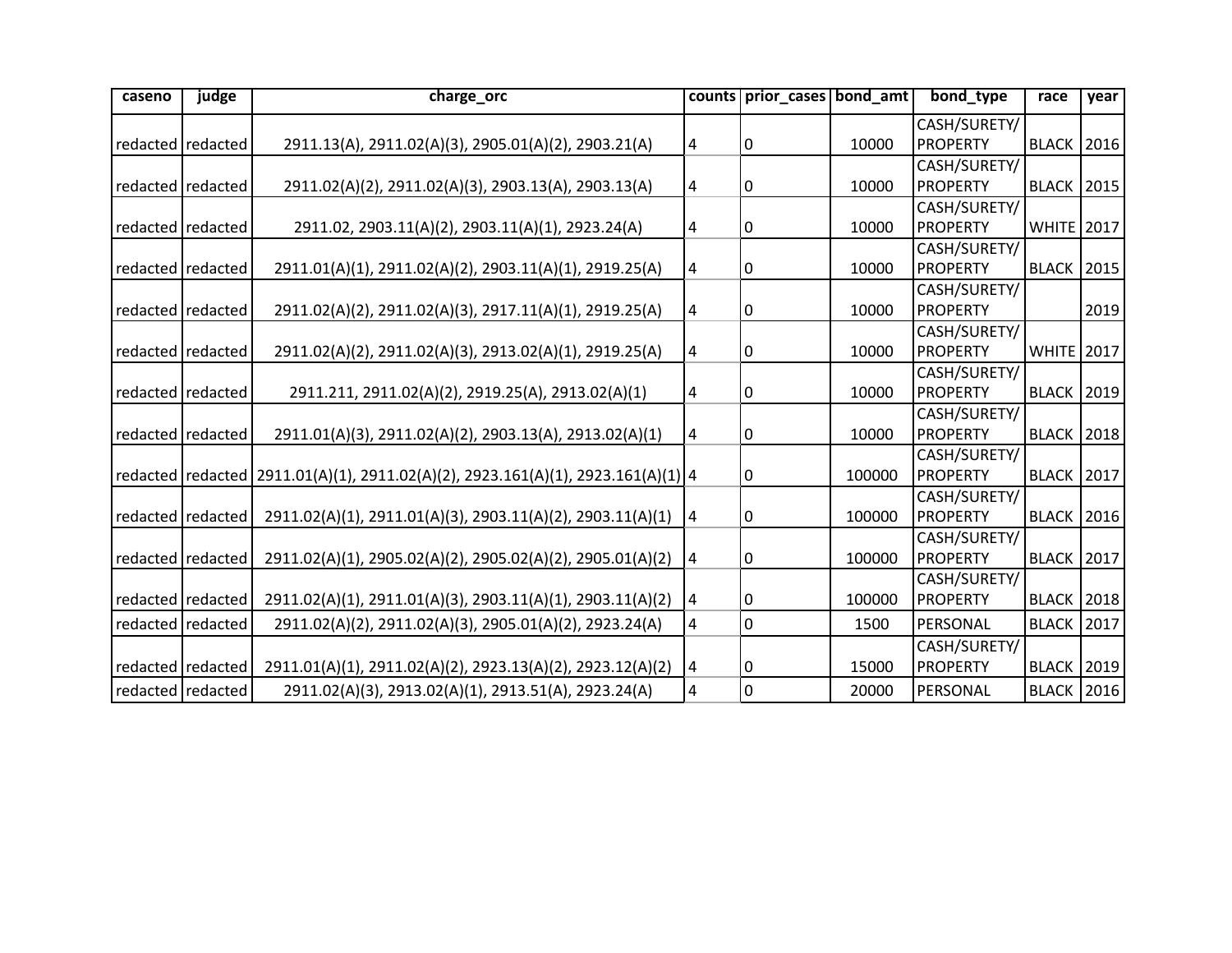| caseno | judge               | charge_orc                                             |                | counts   prior_cases   bond_amt |        | bond_type       | race          | year |
|--------|---------------------|--------------------------------------------------------|----------------|---------------------------------|--------|-----------------|---------------|------|
|        |                     | redacted   redacted   2911.01(A)(1), 2911.02(A)(1)   2 |                | $\mathbf{1}$                    | 1000   | PERSONAL        | <b>BLACK</b>  | 2018 |
|        |                     |                                                        |                |                                 |        | CASH/SURETY/    |               |      |
|        | redacted   redacted | 2911.02(A)(3), 2913.51(A)                              | $\overline{2}$ | 1                               | 10000  | <b>PROPERTY</b> | HISPANIC 2015 |      |
|        |                     |                                                        |                |                                 |        | CASH/SURETY/    |               |      |
|        |                     | redacted   redacted   2911.02(A)(1), 2923.12(A)(2)   2 |                | 1                               | 10000  | <b>PROPERTY</b> | <b>OTHER</b>  | 2017 |
|        |                     |                                                        |                |                                 |        | CASH/SURETY/    |               |      |
|        |                     | redacted  redacted   2911.02(A)(1), 2911.02(A)(3)   2  |                | 1                               | 10000  | <b>PROPERTY</b> | <b>WHITE</b>  | 2017 |
|        |                     |                                                        |                |                                 |        | CASH/SURETY/    |               |      |
|        |                     | redacted  redacted   2911.02(A)(2), 2911.02(A)(3)   2  |                | 1                               | 10000  | <b>PROPERTY</b> | <b>WHITE</b>  | 2016 |
|        |                     |                                                        |                |                                 |        | CASH/SURETY/    |               |      |
|        | redacted redacted   | 2919.25(A), 2911.02(A)(2)                              | 2              | $\mathbf{1}$                    | 10000  | <b>PROPERTY</b> | <b>BLACK</b>  | 2016 |
|        |                     | redacted   redacted   2911.01(A)(1), 2911.02(A)(3)   2 |                | 1                               | 10000  | PERSONAL        | <b>BLACK</b>  | 2018 |
|        |                     |                                                        |                |                                 |        | CASH/SURETY/    |               |      |
|        | redacted redacted   | 2911.02(A)(1), 2913.51(A)                              | 2              | 1                               | 100000 | <b>PROPERTY</b> | <b>BLACK</b>  | 2019 |
|        |                     | redacted   redacted   2911.02(A)(3), 2909.04(A)(1)   2 |                | $\mathbf{1}$                    | 2500   | PERSONAL        | <b>BLACK</b>  | 2017 |
|        |                     | redacted   redacted   2911.02(A)(2), 2911.02(A)(3)   2 |                | $\mathbf 1$                     | 2500   | PERSONAL        | <b>BLACK</b>  | 2015 |
|        |                     |                                                        |                |                                 |        | CASH/SURETY/    |               |      |
|        |                     | redacted   redacted   2911.02(A)(3), 2911.02(A)(3)   2 |                | 1                               | 25000  | <b>PROPERTY</b> | <b>WHITE</b>  | 2016 |
|        |                     |                                                        |                |                                 |        | CASH/SURETY/    |               |      |
|        |                     | redacted   redacted   2911.02(A)(2), 2913.02(A)(1)   2 |                | $\mathbf{1}$                    | 25000  | <b>PROPERTY</b> | <b>BLACK</b>  | 2018 |
|        |                     |                                                        |                |                                 |        | CASH/SURETY/    |               |      |
|        | redacted   redacted | 2911.02(A)(1), 2913.51(A)                              | $\overline{2}$ | 1                               | 25000  | <b>PROPERTY</b> | <b>WHITE</b>  | 2018 |
|        |                     |                                                        |                |                                 |        | CASH/SURETY/    |               |      |
|        |                     | redacted   redacted   2911.02(A)(2), 2913.21(B)(2)   2 |                | 1                               | 25000  | <b>PROPERTY</b> | <b>BLACK</b>  | 2018 |
|        |                     |                                                        |                |                                 |        | CASH/SURETY/    |               |      |
|        | redacted   redacted | 2911.12(B), 2911.02(A)(2)                              | 2              | 1                               | 3000   | <b>PROPERTY</b> | <b>BLACK</b>  | 2016 |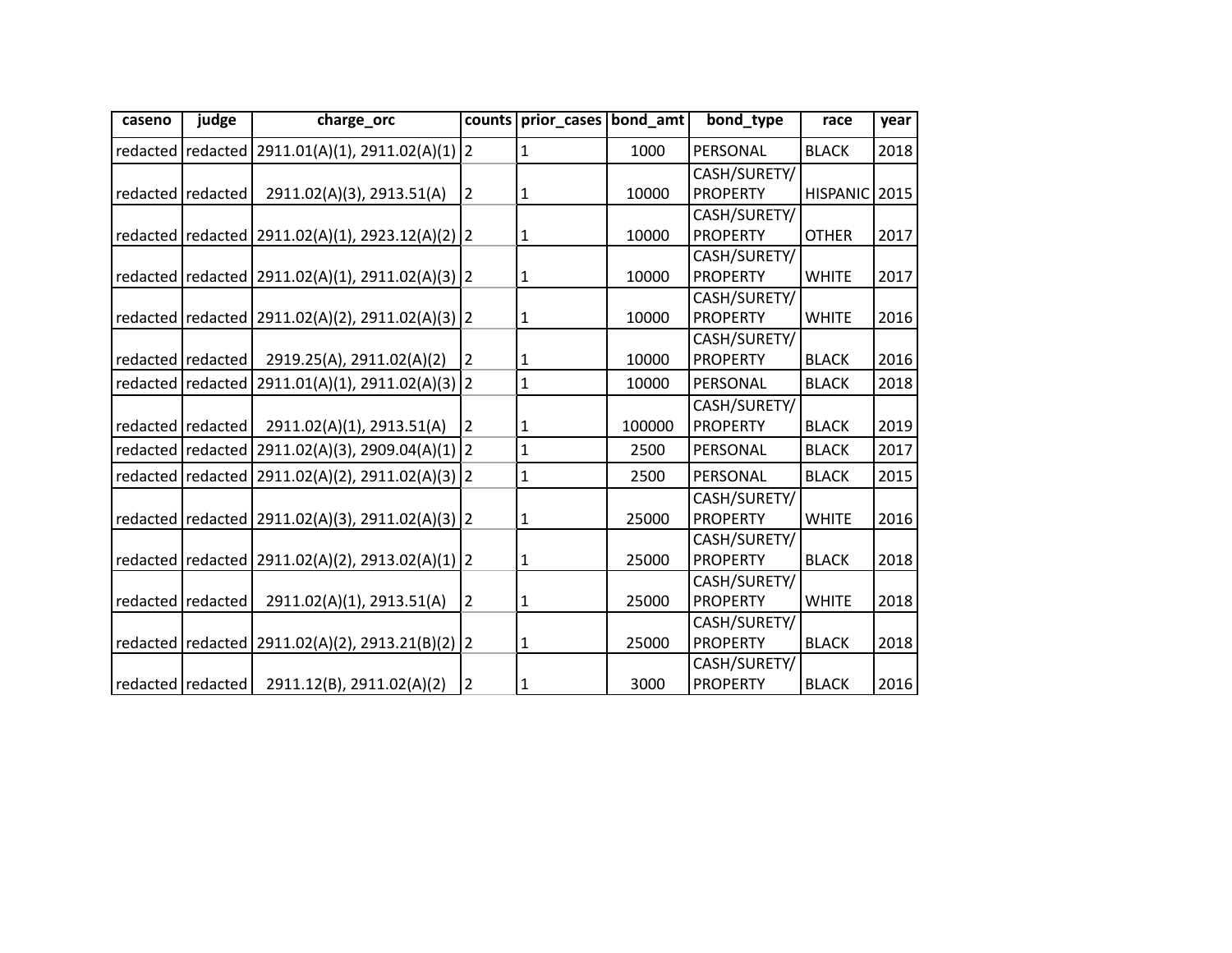| caseno | judge               | charge_orc                                                             |              | counts prior cases bond amt |        | bond type       | race            | year |
|--------|---------------------|------------------------------------------------------------------------|--------------|-----------------------------|--------|-----------------|-----------------|------|
|        |                     |                                                                        |              |                             |        | CASH/SURETY/    |                 |      |
|        | redacted redacted   | 2911.211(A), 2911.02(A)(3), 2913.02(A)(1)                              | 3            | 1                           | 10000  | <b>PROPERTY</b> | <b>BLACK</b>    | 2018 |
|        |                     |                                                                        |              |                             |        | CASH/SURETY/    |                 |      |
|        | redacted redacted   | 2911.02, 2905.01(A)(2), 2913.02(A)(1)                                  | 3            | 1                           | 10000  | <b>PROPERTY</b> | <b>BLACK</b>    | 2017 |
|        |                     |                                                                        |              |                             |        | CASH/SURETY/    |                 |      |
|        |                     | redacted   redacted   2911.02(A)(3), 2911.02(A)(3), 2921.13(A)(03)   3 |              | 1                           | 10000  | <b>PROPERTY</b> | <b>BLACK</b>    | 2016 |
|        | redacted redacted   | 2911.02(A)(2), 2903.13(A), 2913.02(A)(1)                               | 3            | $\mathbf{1}$                | 10000  | PERSONAL        | <b>BLACK</b>    | 2017 |
|        |                     |                                                                        |              |                             |        | CASH/SURETY/    |                 |      |
|        | redacted redacted   | 2911.02(A)(3), 2913.02(A)(4), 2903.21(A)                               | $\mathbf{3}$ | 1                           | 10000  | <b>PROPERTY</b> | <b>BLACK</b>    | 2015 |
|        |                     |                                                                        |              |                             |        | CASH/SURETY/    |                 |      |
|        | redacted   redacted | 2911.12(B), 2911.02(A)(2), 2909.04(A)(1)                               | 3            | 1                           | 10000  | <b>PROPERTY</b> | <b>BLACK</b>    | 2017 |
|        |                     |                                                                        |              |                             |        | CASH/SURETY/    |                 |      |
|        | redacted   redacted | 2911.02(A)(2), 2911.02(A)(3), 2913.02(A)(1) 3                          |              | 1                           | 10000  | <b>PROPERTY</b> | <b>WHITE</b>    | 2015 |
|        |                     |                                                                        |              |                             |        | CASH/SURETY/    |                 |      |
|        | redacted   redacted | 2911.02(A)(2), 2911.02(A)(3), 2913.02(A)(1)                            | 3            | 1                           | 10000  | <b>PROPERTY</b> | <b>BLACK</b>    | 2015 |
|        |                     |                                                                        |              |                             |        | CASH/SURETY/    |                 |      |
|        | redacted redacted   | 2911.01(A)(1), 2911.02(A)(3), 2913.02(A)(1)                            | 3            | 1                           | 10000  | <b>PROPERTY</b> | <b>BLACK</b>    | 2018 |
|        |                     |                                                                        |              |                             |        | CASH/SURETY/    |                 |      |
|        | redacted   redacted | 2911.01(A)(1), 2911.02(A)(2), 2905.01(A)(2) 3                          |              | 1                           | 100000 | <b>PROPERTY</b> | <b>BLACK</b>    | 2016 |
|        | redacted   redacted | 2911.02(A)(2), 2911.02(A)(3), 2913.02(A)(1)                            | 3            | $\mathbf{1}$                | 1500   | PERSONAL        | <b>HISPANIC</b> | 2018 |
|        | redacted redacted   | 2911.01(A)(1), 2911.02(A)(1), 2913.02(A)(1)                            | 3            | $\mathbf{1}$                | 1500   | PERSONAL        | <b>BLACK</b>    | 2016 |
|        |                     |                                                                        |              |                             |        | CASH/SURETY/    |                 |      |
|        | redacted redacted   | 2911.01(A)(3), 2911.02(A)(3), 2903.11(A)(1)                            | $\vert$ 3    | 1                           | 15000  | <b>PROPERTY</b> | <b>BLACK</b>    | 2015 |
|        |                     |                                                                        |              |                             |        | CASH/SURETY/    |                 |      |
|        | redacted   redacted | 2911.12(A)(3), 2917.11(A)(5), 2911.02(A)(3) 3                          |              | 1                           | 20000  | <b>PROPERTY</b> | <b>BLACK</b>    | 2016 |
|        |                     |                                                                        |              |                             |        | CASH/SURETY/    |                 |      |
|        | redacted redacted   | 2911.02(A)(2), 2919.25(A), 2919.23(A)(1)                               | $\mathbf{3}$ | 1                           | 20000  | <b>PROPERTY</b> | <b>BLACK</b>    | 2015 |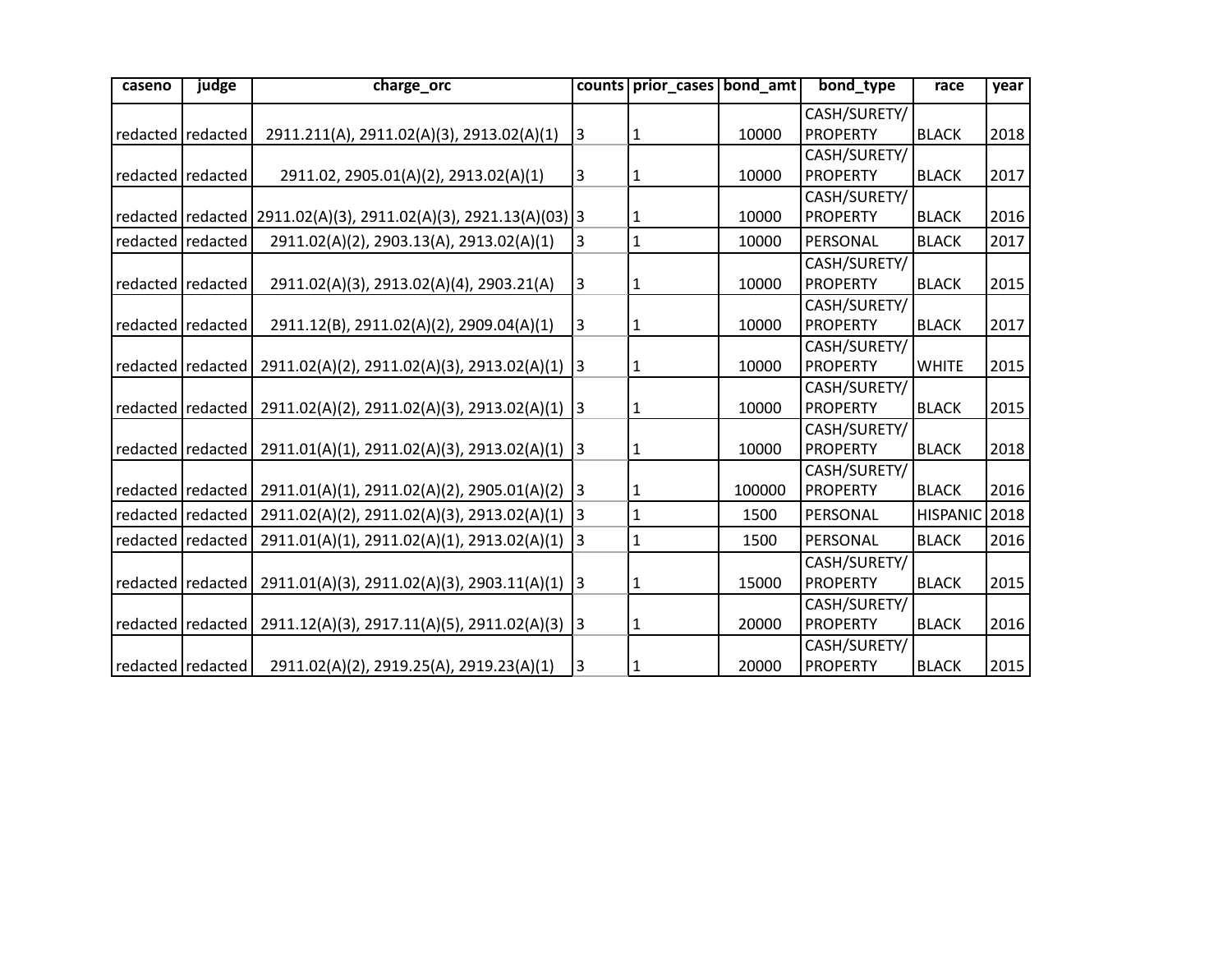| caseno | judge               | charge_orc                                                                           |   | counts   prior_cases   bond_amt |        | bond_type       | race                | year |
|--------|---------------------|--------------------------------------------------------------------------------------|---|---------------------------------|--------|-----------------|---------------------|------|
|        |                     | redacted   redacted   2911.01(A)(1), 2911.02(A)(3), 2905.01(A)(2), 2913.02(A)(1)   4 |   | $\mathbf{1}$                    | 10000  | PERSONAL        | <b>BLACK 2017</b>   |      |
|        |                     | redacted   redacted   2911.02(A)(2), 2911.02(A)(3), 2911.02(A)(2), 2911.02(A)(3)   4 |   | $\mathbf 1$                     | 10000  | PERSONAL        | <b>BLACK</b>        | 2015 |
|        |                     |                                                                                      |   |                                 |        | CASH/SURETY/    |                     |      |
|        | redacted   redacted | 2911.02(A)(2), 2911.02(A)(3), 2903.13(A), 2913.03(A)                                 | 4 | 1                               | 10000  | <b>PROPERTY</b> | <b>BLACK 2017</b>   |      |
|        |                     |                                                                                      |   |                                 |        | CASH/SURETY/    |                     |      |
|        |                     | redacted   redacted   2911.02(A)(1), 2911.01(A)(3), 2903.11(A)(1), 2903.11(A)(2)   4 |   | $\mathbf{1}$                    | 10000  | <b>PROPERTY</b> | <b>BLACK 2016</b>   |      |
|        |                     |                                                                                      |   |                                 |        | CASH/SURETY/    |                     |      |
|        | redacted   redacted | 2911.01(A)(3), 2905.01(A)(2), 2911.02(A)(2), 2919.25(A)                              | 4 | 1                               | 10000  | <b>PROPERTY</b> | <b>BLACK 2017</b>   |      |
|        |                     |                                                                                      |   |                                 |        | CASH/SURETY/    |                     |      |
|        | redacted   redacted | 2911.02(A)(2), 2903.13(A), 2913.02(A)(1), 2903.21(A)                                 | 4 | $\mathbf 1$                     | 10000  | <b>PROPERTY</b> | <b>BLACK 2016</b>   |      |
|        |                     |                                                                                      |   |                                 |        | CASH/SURETY/    |                     |      |
|        |                     | redacted   redacted   2911.01(A)(1), 2911.02(A)(2), 2905.01(A)(2), 2923.13(A)(2)   4 |   | 1                               | 100000 | <b>PROPERTY</b> | <b>BLACK 2016</b>   |      |
|        |                     |                                                                                      |   |                                 |        | CASH/SURETY/    |                     |      |
|        | redacted   redacted | 2911.02(A)(1), 2913.02(A)(1), 2921.331(B), 2921.331(B)                               | 4 | $\mathbf 1$                     | 100000 | <b>PROPERTY</b> | <b>WHITE</b> 2017   |      |
|        |                     |                                                                                      |   |                                 |        | CASH/SURETY/    |                     |      |
|        |                     | redacted   redacted   2911.01(A)(1), 2911.02(A)(1), 2913.02(A)(5), 2923.13(A)(2)   4 |   | 1                               | 100000 | <b>PROPERTY</b> | <b>BLACK 2016</b>   |      |
|        |                     |                                                                                      |   |                                 |        | CASH/SURETY/    |                     |      |
|        |                     | redacted   redacted   2911.02(A)(1), 2905.01(A)(2), 2923.13(A)(2), 2913.02(A)(1)   4 |   | $\mathbf{1}$                    | 100000 | <b>PROPERTY</b> | <b>BLACK 2016</b>   |      |
|        |                     |                                                                                      |   |                                 |        | CASH/SURETY/    |                     |      |
|        |                     | redacted   redacted   2911.01(A)(1), 2911.02(A)(2), 2905.01(A)(2), 2923.13(A)(3)   4 |   | $\mathbf{1}$                    | 100000 | <b>PROPERTY</b> | <b>WHITE</b> 2016   |      |
|        |                     |                                                                                      |   |                                 |        | CASH/SURETY/    |                     |      |
|        |                     | redacted   redacted   2911.02(A)(2), 2911.02(A)(3), 2913.02(A)(1), 2913.02(A)(1)   4 |   | $\mathbf{1}$                    | 15000  | <b>PROPERTY</b> | <b>BLACK 2015</b>   |      |
|        |                     |                                                                                      |   |                                 |        | CASH/SURETY/    |                     |      |
|        |                     | redacted  redacted   2911.01(A)(1), 2911.01(A)(1), 2911.01(A)(1), 2911.02(A)(2)   4  |   | $\mathbf 1$                     | 15000  | <b>PROPERTY</b> | <b>BLACK 2015</b>   |      |
|        |                     |                                                                                      |   |                                 |        | CASH/SURETY/    |                     |      |
|        |                     | redacted   redacted   2911.02(A)(2), 2911.02(A)(3), 2913.02(A)(1), 2909.06(A)(1)   4 |   | $\mathbf{1}$                    | 20000  | <b>PROPERTY</b> | <b>BLACK 2019</b>   |      |
|        |                     |                                                                                      |   |                                 |        | CASH/SURETY/    |                     |      |
|        |                     | redacted redacted 2911.01(A)(1), 2911.02(A)(2), 2903.11(A)(1), 2903.11(A)(2) 4       |   | $\mathbf 1$                     | 20000  | <b>PROPERTY</b> | <b>BLACK   2018</b> |      |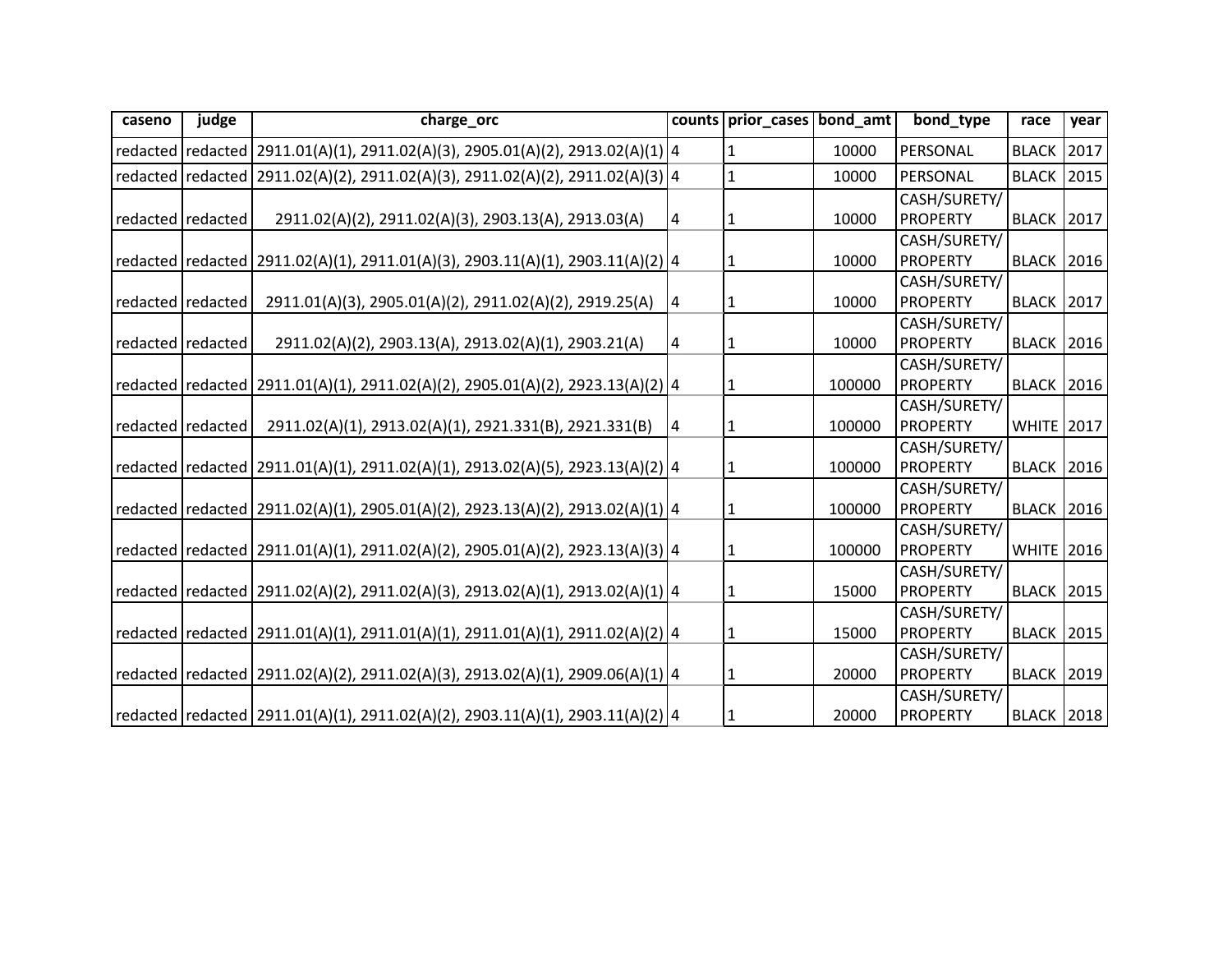| caseno | judge               | charge_orc                                             | counts         | prior_cases bond_amt |        | bond type       | race              | year |
|--------|---------------------|--------------------------------------------------------|----------------|----------------------|--------|-----------------|-------------------|------|
|        |                     |                                                        |                |                      |        | CASH/SURETY/    |                   |      |
|        |                     | redacted   redacted   2911.02(A)(2), 2913.02(A)(1)   2 |                | $\overline{2}$       | 10000  | <b>PROPERTY</b> | <b>BLACK 2015</b> |      |
|        |                     |                                                        |                |                      |        | CASH/SURETY/    |                   |      |
|        |                     | redacted   redacted   2911.02(A)(2), 2913.02(A)(1)   2 |                | $\overline{2}$       | 10000  | <b>PROPERTY</b> | <b>BLACK 2015</b> |      |
|        |                     |                                                        |                |                      |        | CASH/SURETY/    |                   |      |
|        | redacted   redacted | 2911.02(A)(3), 2919.25(A)                              | $\overline{2}$ | $\overline{2}$       | 10000  | <b>PROPERTY</b> | <b>BLACK 2015</b> |      |
|        |                     |                                                        |                |                      |        | CASH/SURETY/    |                   |      |
|        |                     | redacted   redacted   2911.02(A)(2), 2911.02(A)(2)   2 |                | $\overline{2}$       | 10000  | <b>PROPERTY</b> | <b>BLACK 2017</b> |      |
|        |                     |                                                        |                |                      |        | CASH/SURETY/    |                   |      |
|        |                     | redacted   redacted   2911.02(A)(3), 2913.02(A)(5)   2 |                | $\overline{2}$       | 100000 | <b>PROPERTY</b> | <b>BLACK 2015</b> |      |
|        |                     | redacted   redacted   2911.02(A)(3), 2913.02(A)(1)   2 |                | $\overline{2}$       | 2000   | PERSONAL        | <b>WHITE</b>      | 2017 |
|        |                     |                                                        |                |                      |        | CASH/SURETY/    |                   |      |
|        |                     | redacted   redacted   2911.02(A)(2), 2911.02(A)(3)   2 |                | $\overline{2}$       | 20000  | <b>PROPERTY</b> | <b>WHITE 2015</b> |      |
|        |                     |                                                        |                |                      |        | CASH/SURETY/    |                   |      |
|        |                     | redacted   redacted   2911.02(A)(3), 2911.02(A)(2)   2 |                | $\overline{2}$       | 20000  | <b>PROPERTY</b> | <b>WHITE</b>      | 2016 |
|        |                     |                                                        |                |                      |        | CASH/SURETY/    |                   |      |
|        | redacted redacted   | 2911.02(A)(3), 2925.11(A)                              | $\overline{2}$ | 2                    | 2500   | <b>PROPERTY</b> | <b>WHITE</b> 2016 |      |
|        |                     |                                                        |                |                      |        | CASH/SURETY/    |                   |      |
|        |                     | redacted   redacted   2911.02(A)(3), 2913.02(A)(1)   2 |                | $\overline{2}$       | 2500   | <b>PROPERTY</b> | <b>BLACK</b>      | 2018 |
|        |                     |                                                        |                |                      |        | CASH/SURETY/    |                   |      |
|        |                     | redacted   redacted   2911.02(A)(3), 2913.02(A)(1)   2 |                | 2                    | 25000  | <b>PROPERTY</b> | <b>BLACK 2015</b> |      |
|        |                     |                                                        |                |                      |        | CASH/SURETY/    |                   |      |
|        |                     | redacted   redacted   2911.02(A)(3), 2913.02(A)(1)   2 |                | 2                    | 25000  | <b>PROPERTY</b> | <b>BLACK</b>      | 2016 |
|        |                     |                                                        |                |                      |        | CASH/SURETY/    |                   |      |
|        |                     | redacted   redacted   2911.02(A)(3), 2911.21(A)(1)   2 |                | 2                    | 25000  | <b>PROPERTY</b> | <b>WHITE</b>      | 2017 |
|        |                     |                                                        |                |                      |        | CASH/SURETY/    |                   |      |
|        |                     | redacted   redacted   2911.02(A)(3), 2913.02(A)(1)   2 |                | 2                    | 25000  | <b>PROPERTY</b> | <b>BLACK 2018</b> |      |
|        |                     | redacted   redacted   2911.01(A)(1), 2911.02(A)(3)   2 |                | $\overline{2}$       | 5000   | PERSONAL        | <b>WHITE</b> 2018 |      |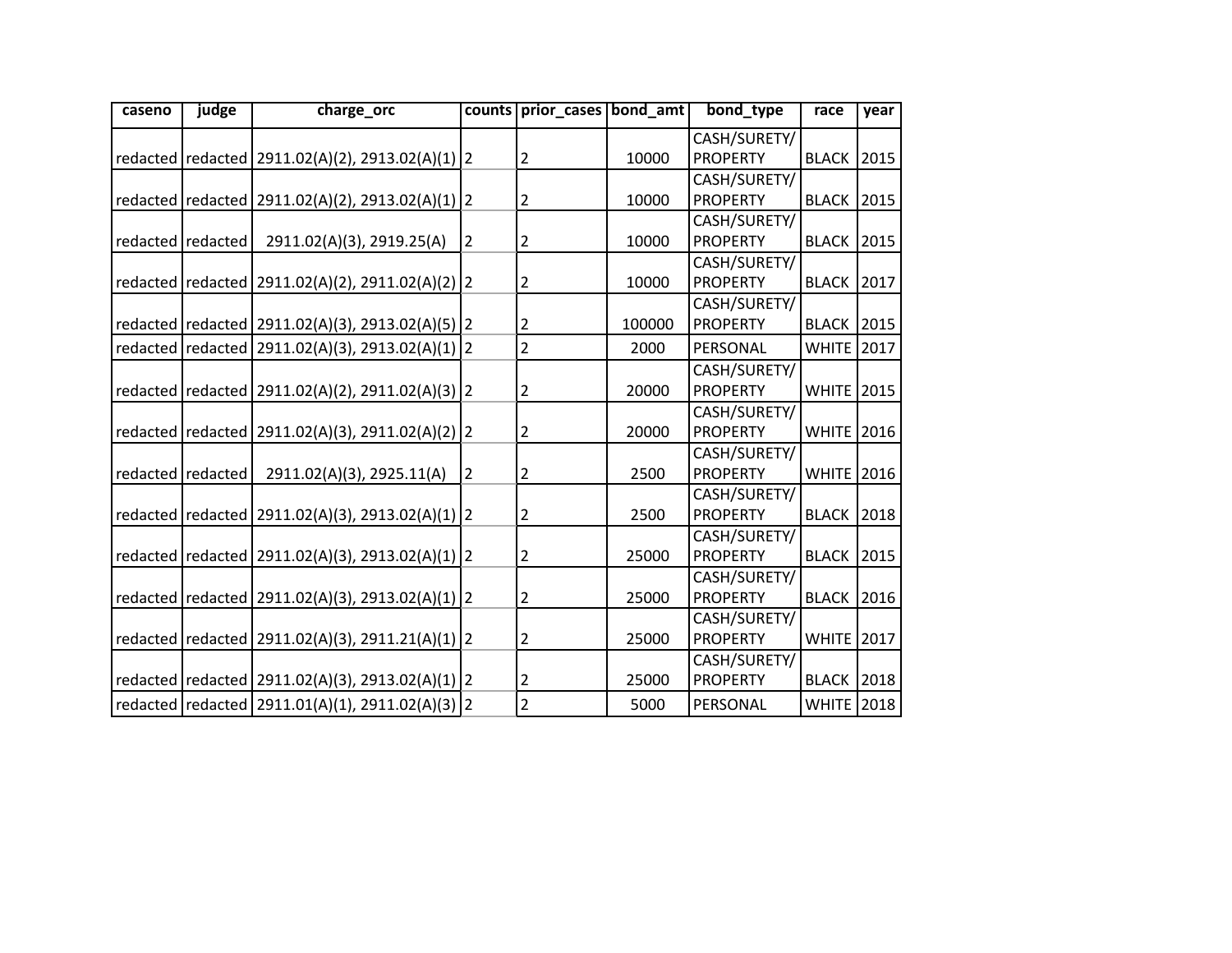| caseno | judge               | charge_orc                                                            |                | counts prior cases bond amt |        | bond type       | race              | year |
|--------|---------------------|-----------------------------------------------------------------------|----------------|-----------------------------|--------|-----------------|-------------------|------|
|        |                     | redacted   redacted   2911.02(A)(2), 2911.02(A)(3), 2913.49(B)(2)   3 |                | $\overline{2}$              | 10000  | PERSONAL        | WHITE 2015        |      |
|        |                     |                                                                       |                |                             |        | CASH/SURETY/    |                   |      |
|        |                     | redacted   redacted   2911.02(A)(2), 2911.02(A)(3), 2913.02(A)(1)   3 |                | $\overline{2}$              | 10000  | <b>PROPERTY</b> | <b>BLACK 2015</b> |      |
|        |                     |                                                                       |                |                             |        | CASH/SURETY/    |                   |      |
|        | redacted redacted   | 2911.02(A)(3), 2919.25(A), 2913.21(B)(2)                              | 3              | $\overline{2}$              | 10000  | <b>PROPERTY</b> | <b>BLACK 2019</b> |      |
|        | redacted redacted   | 2903.12(A)(1), 2919.25(A), 2911.02(A)(2)                              | 3              | $\overline{2}$              | 10000  | PERSONAL        | <b>BLACK</b>      | 2016 |
|        |                     |                                                                       |                |                             |        | CASH/SURETY/    |                   |      |
|        |                     | redacted   redacted   2911.01(A)(1), 2911.02(A)(3), 2905.01(A)(2)   3 |                | $\overline{2}$              | 100000 | PROPERTY        | <b>BLACK 2015</b> |      |
|        |                     |                                                                       |                |                             |        | CASH/SURETY/    |                   |      |
|        | redacted   redacted | 2911.02(A)(3), 2913.51(A), 2913.02(A)(5)                              | $\overline{3}$ | 2                           | 100000 | <b>PROPERTY</b> | <b>BLACK 2015</b> |      |
|        |                     |                                                                       |                |                             |        | CASH/SURETY/    |                   |      |
|        |                     | redacted   redacted   2905.01(A)(2), 2911.01(A)(1), 2911.02(A)(2) 3   |                | $\overline{2}$              | 100000 | <b>PROPERTY</b> | <b>BLACK 2017</b> |      |
|        |                     |                                                                       |                |                             |        | CASH/SURETY/    |                   |      |
|        |                     | redacted   redacted   2911.02(A)(1), 2923.13(A)(3), 2913.02(A)(1) 3   |                | 2                           | 100000 | PROPERTY        | <b>WHITE</b> 2016 |      |
|        |                     | redacted   redacted   2911.02(A)(2), 2911.02(A)(3), 2913.02(A)(1)   3 |                | $\overline{2}$              | 1500   | PERSONAL        | <b>BLACK</b>      | 2018 |
|        |                     |                                                                       |                |                             |        | CASH/SURETY/    |                   |      |
|        | redacted redacted   | 2911.02(A)(3), 2903.13(A), 2903.13(A)                                 | 3              | $\overline{2}$              | 15000  | <b>PROPERTY</b> | <b>BLACK</b>      | 2016 |
|        |                     |                                                                       |                |                             |        | CASH/SURETY/    |                   |      |
|        |                     | redacted   redacted   2911.02(A)(2), 2911.02(A)(3), 2913.02(A)(1)   3 |                | $\overline{2}$              | 15000  | <b>PROPERTY</b> | <b>WHITE 2017</b> |      |
|        |                     |                                                                       |                |                             |        | CASH/SURETY/    |                   |      |
|        |                     | redacted   redacted   2911.01(A)(1), 2911.02(A)(2), 2903.11(A)(1) 3   |                | $\overline{2}$              | 150000 | <b>PROPERTY</b> | <b>BLACK 2016</b> |      |
|        |                     |                                                                       |                |                             |        | CASH/SURETY/    |                   |      |
|        | redacted redacted   | 2911.02(A)(3), 2913.02(A)(1), 2903.21(A)                              | 3              | 2                           | 20000  | <b>PROPERTY</b> | <b>BLACK 2016</b> |      |
|        |                     |                                                                       |                |                             |        | CASH/SURETY/    |                   |      |
|        | redacted   redacted | 2911.02(A)(2), 2903.13(A), 2913.02(A)(1)                              | 3              | $\overline{2}$              | 20000  | <b>PROPERTY</b> | <b>BLACK 2018</b> |      |
|        |                     |                                                                       |                |                             |        | CASH/SURETY/    |                   |      |
|        |                     | redacted redacted 2911.01(A)(1), 2911.02(A)(2), 2905.01(A)(2) 3       |                | 2                           | 20000  | <b>PROPERTY</b> | <b>BLACK 2017</b> |      |